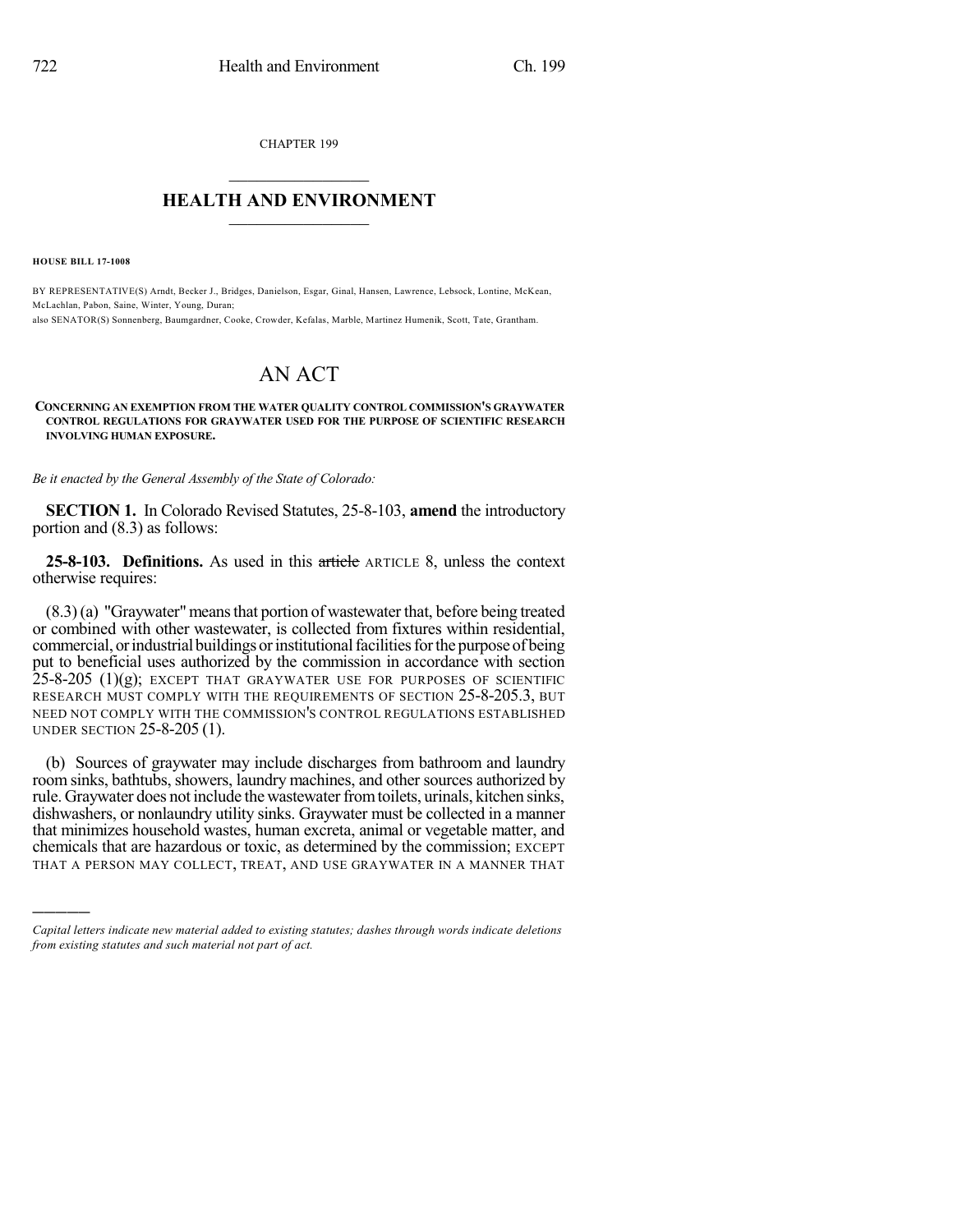DEPARTS FROM THE COMMISSION'S CONTROL REGULATIONS ESTABLISHED UNDER SECTION 25-8-205(1)IF THE PERSON COLLECTS,TREATS,AND USES GRAYWATER FOR PURPOSES OF SCIENTIFIC RESEARCH IN ACCORDANCE WITH THE REQUIREMENTS OF SECTION 25-8-205.3.

**SECTION 2.** In Colorado Revised Statutes, 25-8-205, **amend** (1)(g)(II) as follows:

**25-8-205. Control regulations.** (1) The commission may promulgate control regulations for the following purposes:

 $(g)$  (II) EXCEPT AS AUTHORIZED IN SECTION 25-8-205.3, graywater may be used only in areas where the local city, city and county, or county has adopted an ordinance or resolution approving the use of graywater pursuant to section  $30-11-107$  (1)(kk) or  $31-15-601$  (1)(m). C.R.S. The city, city and county, or county that has adopted an ordinance orresolution approving the use of graywater pursuant to section 30-11-107(1)(kk) or 31-15-601(1)(m)  $C.R.S.,$  has exclusive enforcement authority regarding compliance with the ordinance or resolution.

**SECTION 3.** In Colorado Revised Statutes, **add** 25-8-205.3 as follows:

**25-8-205.3. Exemption from control regulations for graywater research**  definition. (1) SUBJECT TO THE CONDITIONS SET FORTH IN SUBSECTION (2) OF THIS SECTION, A WATER UTILITY, AN INSTITUTION OF HIGHER EDUCATION IN COLORADO, OR A PUBLIC OR PRIVATE ENTITY THAT A WATER UTILITY OR AN INSTITUTION OF HIGHER EDUCATION IN COLORADO CONTRACTS WITH TO CONDUCT GRAYWATER RESEARCH ON THE UTILITY'S OR INSTITUTION'S BEHALF, MAY COLLECT, TREAT, AND USE GRAYWATER IN A MANNER THAT DEPARTS FROM THE REQUIREMENTS OF THE COMMISSION'S CONTROL REGULATIONS, AS PROMULGATED PURSUANT TO SECTION  $25$ -8-205 (1)(g), FOR THE PURPOSE OF CONDUCTING SCIENTIFIC RESEARCH ON THE COLLECTION, TREATMENT, AND USE OF GRAYWATER.

(2) APERSON COLLECTING, TREATING, OR USING GRAYWATER PURSUANT TO THIS SECTION:

(a) SHALL COLLECT AND USE THE GRAYWATER IN ACCORDANCE WITH THE TERMS AND CONDITIONS OF THE DECREES, CONTRACTS, AND WELL PERMITS APPLICABLE TO THE USE OF THE SOURCE WATER RIGHTS OR SOURCE WATER AND ANY RETURN FLOWS;

(b) SHALL UTILIZE A GRAYWATER TREATMENT WORKS SYSTEM THAT INCORPORATES A SECONDARY WATER SUPPLY, SUCH AS A MUNICIPAL WATER SUPPLY, TO PROVIDE AN ALTERNATIVE SOURCE OF WATER IF ANY PORTION OF THE SYSTEM DOES NOT FUNCTION PROPERLY; HOWEVER, THIS SUBSECTION (2)(b) DOES NOT APPLY TO SCIENTIFIC RESEARCH INVOLVING THE USE OF GRAYWATER EXCLUSIVELY FOR IRRIGATION PURPOSES;

(c) MAY COLLECT, TREAT, AND USE THE GRAYWATER IN AN AREA THAT IS NOT WITHIN THE JURISDICTION OF ANY CITY, CITY AND COUNTY, OR COUNTY THAT HAS ADOPTED AN ORDINANCE OR RESOLUTION AUTHORIZING GRAYWATER USE PURSUANT TO SECTION 25-8-205  $(1)(g)(II);$